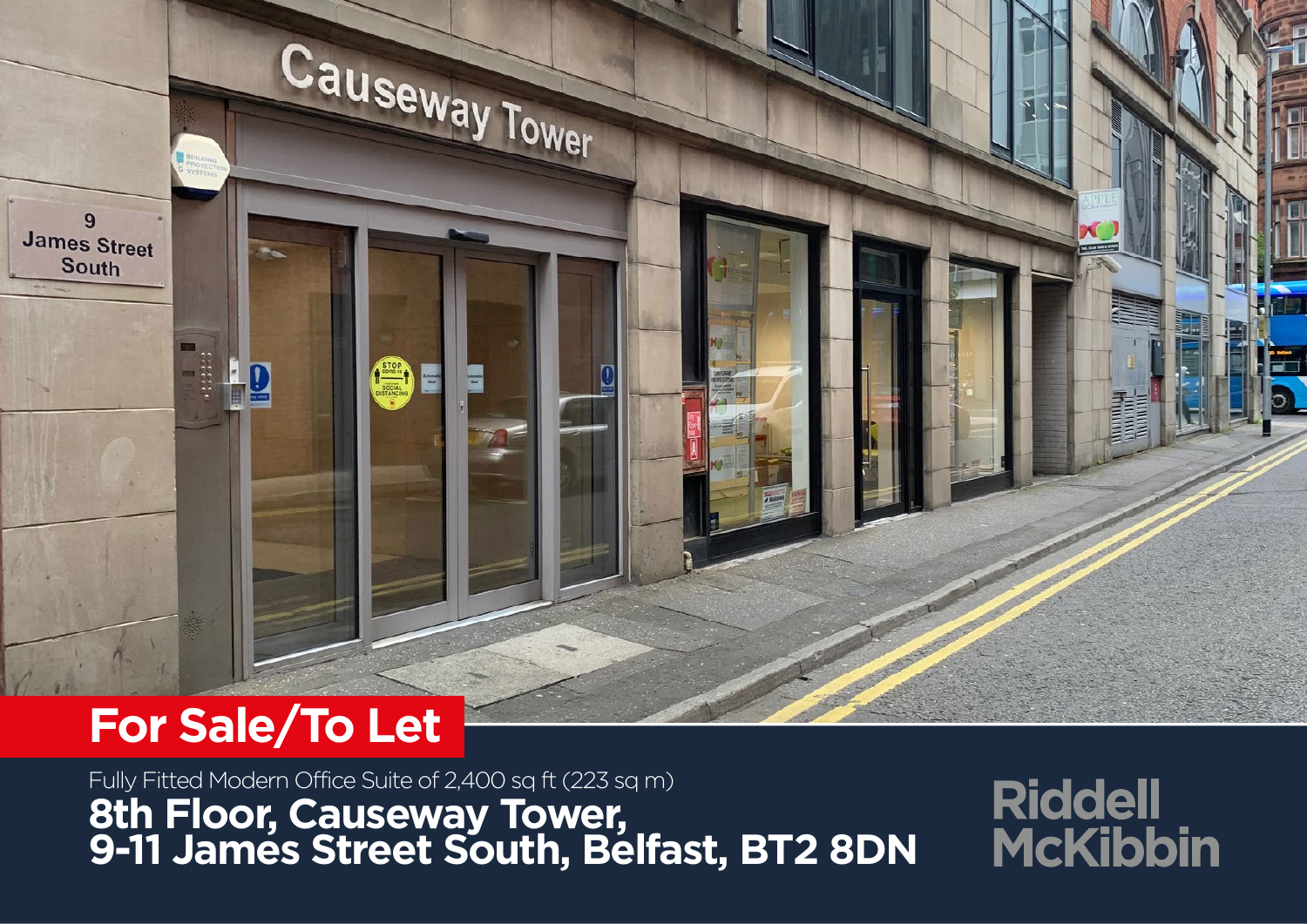### Fully Fitted Modern Office Suite of 2,400 sq ft (223 sq m) **8th Floor, Causeway Tower, 9-11 James Street South, Belfast, BT2 8DN**



- Fully fitted office suite
- • Immediately available
- • Competitive terms
- Flexible occupation potential

#### **LOCATION**

The subject property is situated on James Street South in close proximity to Bedford Street, a prime city centre location. The suite is located within an established office location to the rear of the City Hall and benefits from excellent transport links, due to it's close proximity to the Europa Bus/Train Station and is easily accessed from the Motorway networks via Grosvenor Road.

The property is opposite the Grand Central Hotel and other occupiers within the building include Diamond Recruitment Group, 4C Executive Search, Ferguson & Co. Solicitors and Arthur Boyd & Company Accountants.

#### **DESCRIPTION**

The Suite is situated on the eighth floor of a 13 storey office building. The common areas are finished to a high specification to include an impressive entrance foyer and two high speed lifts serve all floors.

The office layout comprises an open plan office (currently fitted for 18 desks), boardroom, 4 private offices / meeting rooms, store, kitchen and toilet facilities. Internally the suite provides suspended ceilings with recessed lighting, plaster painted walls, carpet floors and perimeter trunking.

In addition there is a video buzzer entry system, alarm, gas fired heating and A/C units throughout.

#### **ACCOMMODATION**

The net internal area is as follows:

|       | n Ft           |  |
|-------|----------------|--|
| Eight | 2.AOC<br>2,700 |  |

**Riddell** 

**McKibbin** 

**PRICE**

£400,000 exclusive.

#### **RATES**

| Net Annual Value (NAV):                  | £29,600 |
|------------------------------------------|---------|
| Rate in £ for 2021/22:                   | £0.5431 |
| Rates payable, if applicable: £16,075.76 |         |

#### **LEASE DETAILS**

| Term               | Negotiable.                                                                             |
|--------------------|-----------------------------------------------------------------------------------------|
| Rent               | £36,000 per annum exclusive.                                                            |
| <b>Rent Review</b> | 5 yearly.                                                                               |
| Repairs            | Effectively full repairing and insuring via service charge.                             |
| Insurance          | The Landlord to insure and the Tenant to reimburse<br>2022 - 2023 premium is £1,082.85. |
| Service Charge     | The current service charge payable is £5,557,20 per annum,<br>plus VAT.                 |

#### **VAT**

All prices, charges and rentals are quoted exclusive of VAT which may be chargeable.

#### **EPC**

The property benefits from an EPC rating of C53 and the Energy Performance Certificate is available upon request.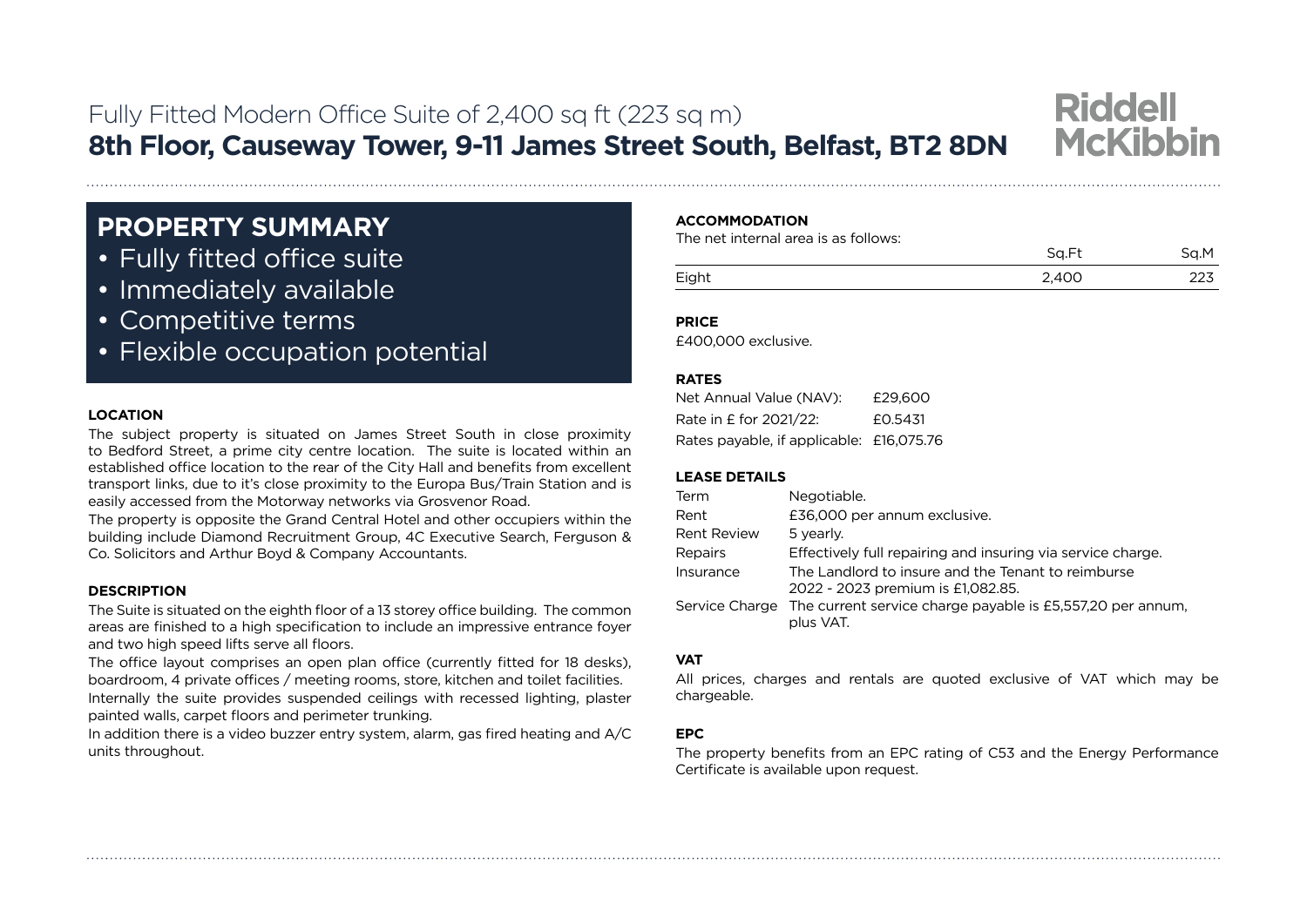#### **Riddell** Fully Fitted Modern Office Suite of 2,400 sq ft (223 sq m) **McKibbin 8th Floor, Causeway Tower, 9-11 James Street South, Belfast, BT2 8DN**



SeeMe<sup>®</sup> **CANDIDATE FIRST** 

Existing Layout